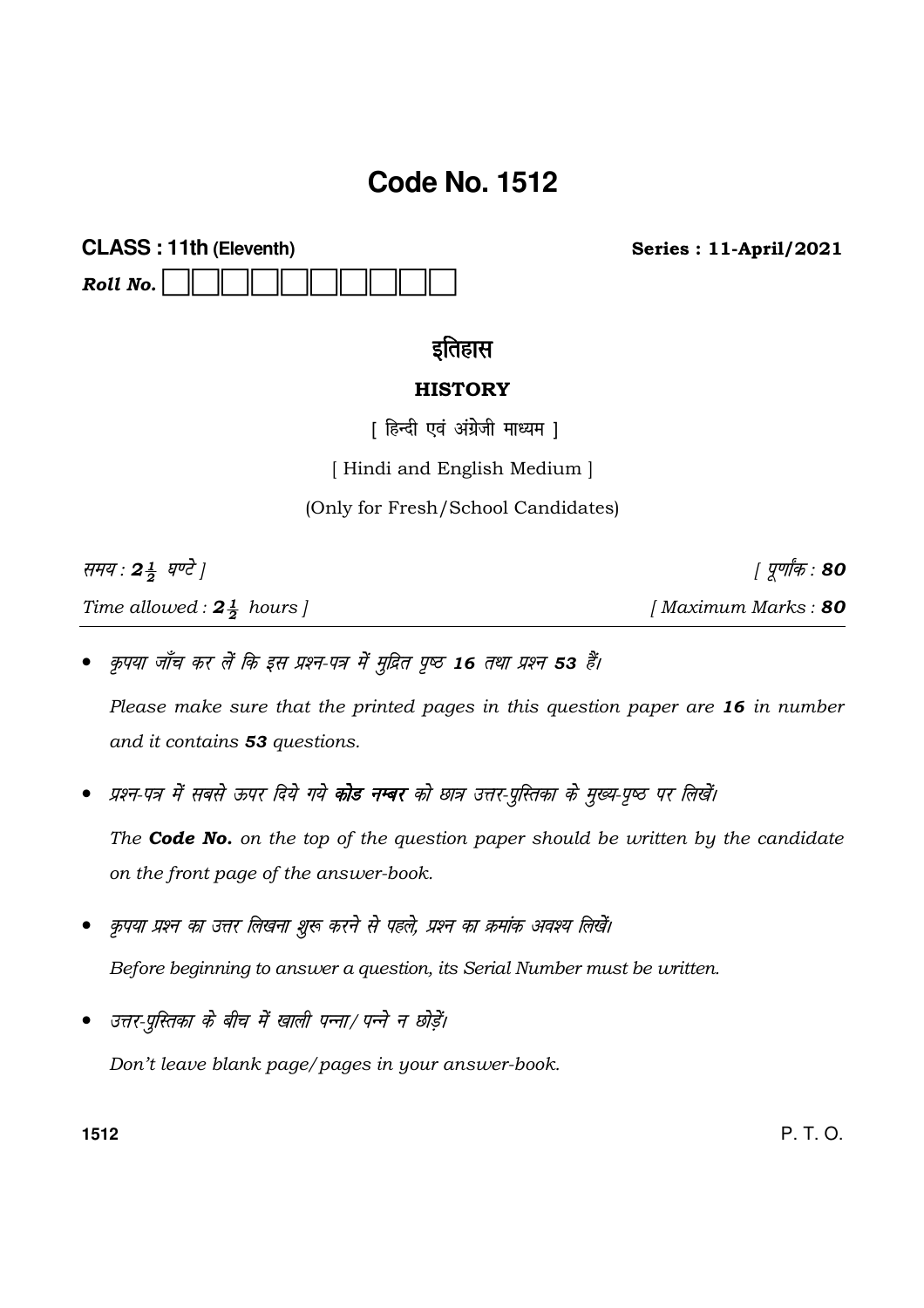उत्तर-पुस्तिका के अतिरिक्त कोई अन्य शीट नहीं मिलेगी। अतः आवश्यकतानुसार ही लिखें और लिखा उत्तर न काटें।

Except answer-book, no extra sheet will be given. Write to the point and do not strike the written answer.

परीक्षार्थी अपना रोल नं० प्रश्न-पत्र पर अवश्य लिखें।

Candidates must write their Roll Number on the question paper.

कृपया प्रश्नों का उत्तर देने से पूर्व यह सुनिश्चित कर लें कि प्रश्न-पत्र पूर्ण व सही है, **परीक्षा के उपरान्त इस** सम्बन्ध में कोई भी दावा स्वीकार नहीं किया जायेगा।

Before answering the question, ensure that you have been supplied the correct and complete question paper, no claim in this regard, will be entertained after examination.

## सामान्य निर्देश :

## **General Instructions:**

सभी प्रश्न अनिवार्य हैं। प्रत्येक प्रश्न के अंक उनके सामने दर्शाए गए हैं।  $(i)$ 

All questions are compulsory. Marks of each question are indicated against it.

- उत्तर देते समय प्रश्न की संख्या वही लिखिए जो प्रश्न-पत्र में दी गई है।  $(ii)$ Serial No. of your answer should tally with the serial no. of questions.
- (iii) प्रश्न संख्या 1 से 3 तक दीर्घ उत्तरीय प्रश्न हैं। प्रत्येक प्रश्न **पाँच** अंकों का है। सभी दीर्घ उत्तीय प्रश्नों में आंतरिक छूट उपलब्ध है। ऐसे प्रश्नों में से आपको **केवल एक** ही प्रश्न करना है। Question numbers 1 to 3 are Long Answer Type Questions. Each question is of five marks. Internal choice is available in all Long Answer Type Questions.

You have to attempt **only one** of the given choice in regard to such questions.

1512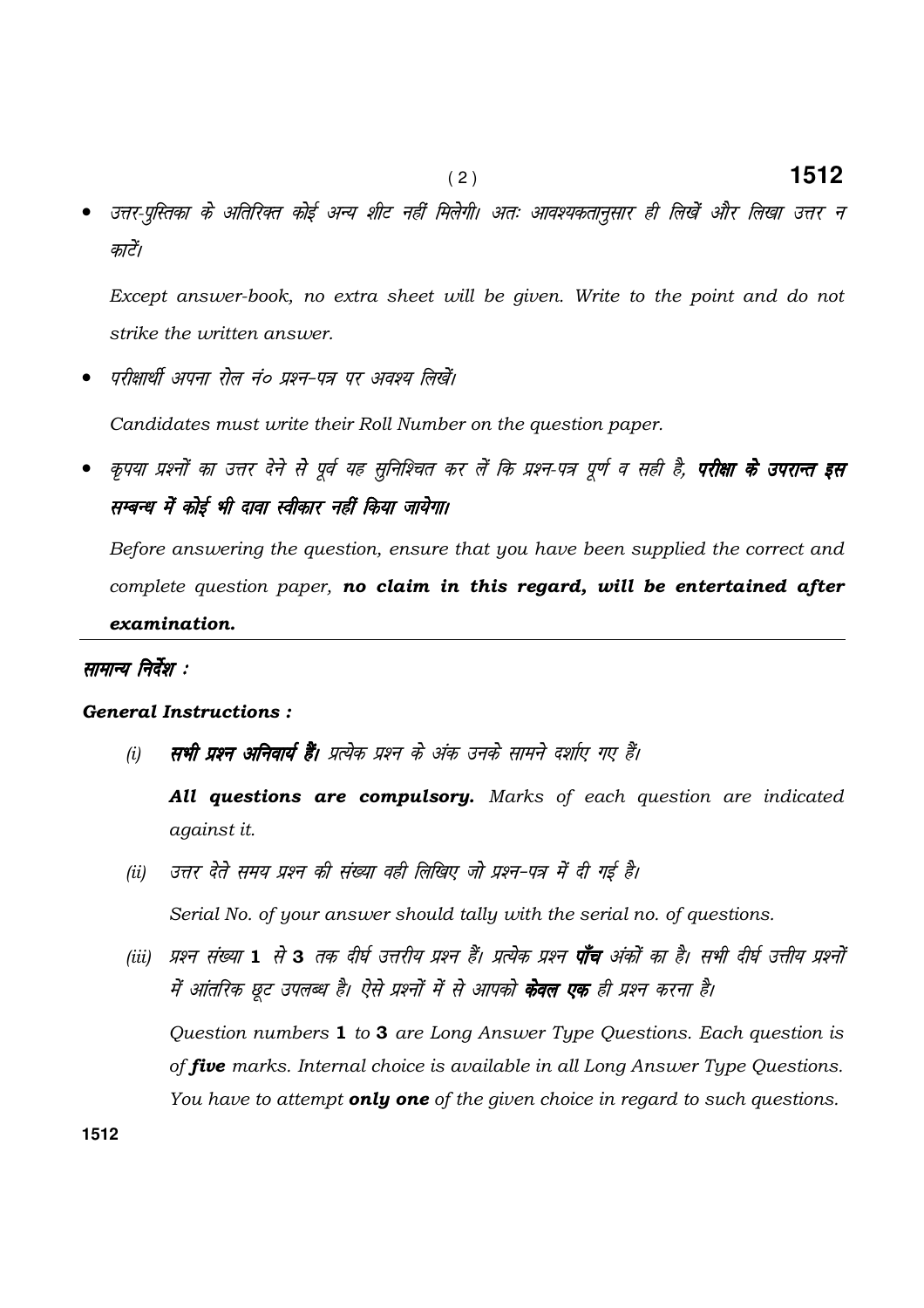- (iv) प्रश्न संख्या 4 से 8 तक लघु उत्तरीय प्रश्न हैं। प्रत्येक प्रश्न **तीन** अंकों का है। Question numbers 4 to 8 are Short Answer Type Questions. Each question is of **three** marks.
- (v) प्रश्न संख्या 9 से 13 तक अतिलपू उत्तरीय प्रश्न हैं। प्रत्येक प्रश्न **दो** अंकों का है।

 Question numbers 9 to 13 are Very Short Answer Type Questions. Each question is of **two** marks.

(vi) प्रश्न क्रमांक 14 से 53 तक वस्तूनिष्ठ प्रश्न हैं। प्रत्येक प्रश्न **एक** अंक का है। प्रश्न संख्या 14 से 27 तक प्रत्येक प्रश्न का उत्तर एक वाक्य ⁄शब्द में दीजिये। प्रश्न संख्या 28 से 36 तक के प्रश्नों के उत्तर **रिक्त स्थानों की पूर्ति** करके दीजिये तथा प्रश्न सं० 37 से लेकर 53 तक **बहविकल्पीय प्रश्न** हैं। प्रत्येक प्रश्न में **चार** विकल्प दिये गए हैं जिनमें से **सही** विकल्प का चयन कीजिये।

 Questions from 14 to 53 are Objective Type Questions. Each question is of one-mark. Questions from 14 to 27 are one sentence/word answer questions. Questions from 28 to 36 are related to fill in the blanks and Questions from 37 to 53 are multiple choice type questions. Each question carries **four** options. Select the **correct** options of these questions.

# $| \mathbf{r} |$  दीर्घ उत्तरीय प्रश्न ।

### **[ Long Answer Type Questions ]**

1. मेसोपोटामिया नगर की मुख्य विशेषताओं का वर्णन कीजिए। सर्वाट का सामान कर साथ पर 5 Describe salient features of City Mesopotamia.

#### अथवा

#### **OR**

लेखन कला का दुनिया को सबसे बड़ा देन क्या है ?

What is the gift of Signs to the world ?

**1512** P. T. O.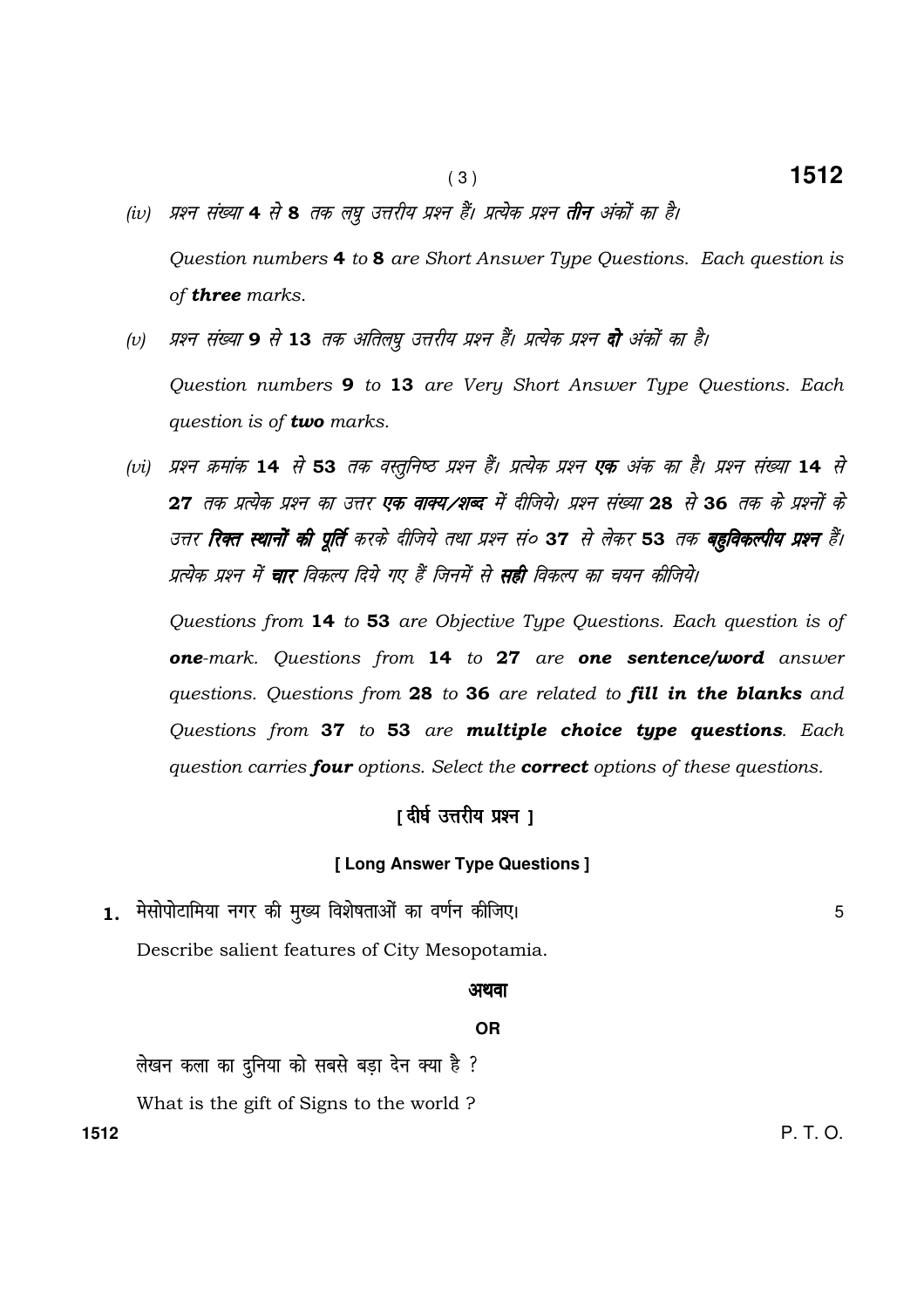5

5

3

2. सामन्तवाद के पतन के मुख्य कारणों का वर्णन कीजिए।

Explain the main causes for the Decline of Feudalism.

# अथवा

# **OR**

मध्यकालीन यूरोप में कृषि प्रौद्योगिकी में आए मूलभूत परिवर्तनों को लिखिए। Write the fundamental changes in Agricultural Technology in Medieval Europe.

नहर और रेलवे परिवहन के सापेक्षित लाभ क्या-क्या हैं ? 3.

What are the relative advantages of Canal and Railway Transportation ?

# अथवा

## **OR**

औद्योगिक क्रान्ति के प्रभावों का वर्णन कीजिए।

5. पैगम्बर महम्मद की मुख्य शिक्षाओं को लिखिए।

Describe the impact of Industrial Revolution.

# [लघु उत्तरीय प्रश्न ]

# [Short Answer Type Questions]

4. रोमन साम्राज्य में तीसरी शताब्दी का संकट क्या था ? 3 What was third century crisis in Roman empire ?

Write the main Teachings of Prophet Muhammad.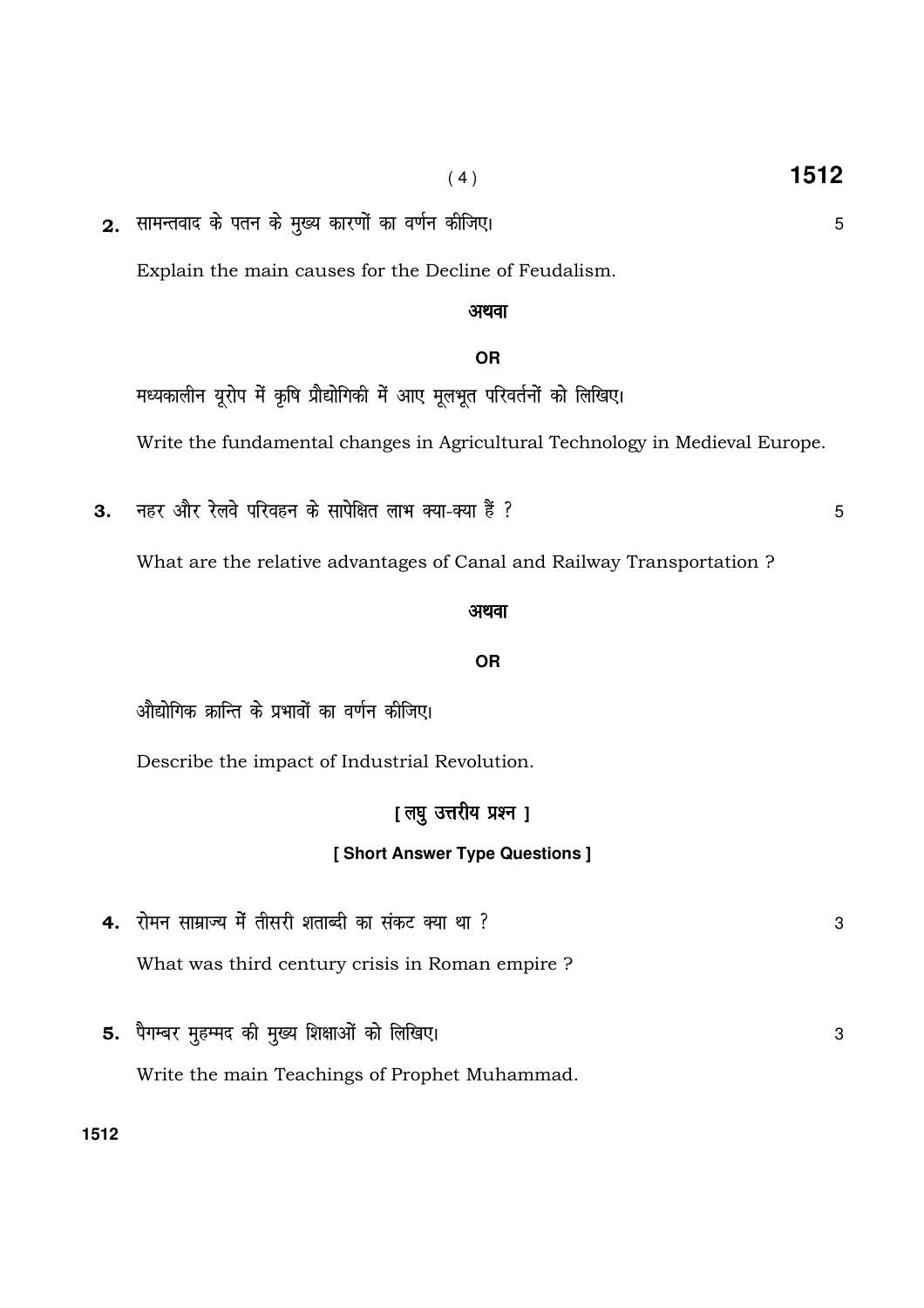|      | (5)                                                                  | 1512           |
|------|----------------------------------------------------------------------|----------------|
|      | 6. नवजागरण की मुख्य विशेषताओं का वर्णन कीजिए।                        | 3              |
|      | Describe the salient features of Renaissance.                        |                |
|      | <b>7.</b> 'गोल्ड रश' क्या था ?                                       | 3              |
|      | What was 'Gold Rush'?                                                |                |
|      | 8. 'फ़ुक़ुजावा युकिची' के बारे में आप क्या जानते हैं ?               | 3              |
|      | What do you know about 'Fukuzawa Yukichi'?                           |                |
|      | [ अतिलघु उत्तरीय प्रश्न ]                                            |                |
|      | [ Very Short Answer Type Questions ]                                 |                |
|      | 9. मेसोपोटामिया के बारे में 'ओल्ड टेस्टामेंट' में क्या लिखा हुआ है ? | $\overline{2}$ |
|      | What is written in 'Old Testament' about Mesopotamia ?               |                |
|      | 10. सेंट ऑगस्टीन कौन थे ?                                            | $\overline{2}$ |
|      | Who was Saint Augustine?                                             |                |
|      | 11. इस्लामी कैलेंडर के बारे में आप क्या जानते हैं ?                  | $\overline{2}$ |
|      | What do you know about Islamic Calender ?                            |                |
| 1512 |                                                                      | P. T. O.       |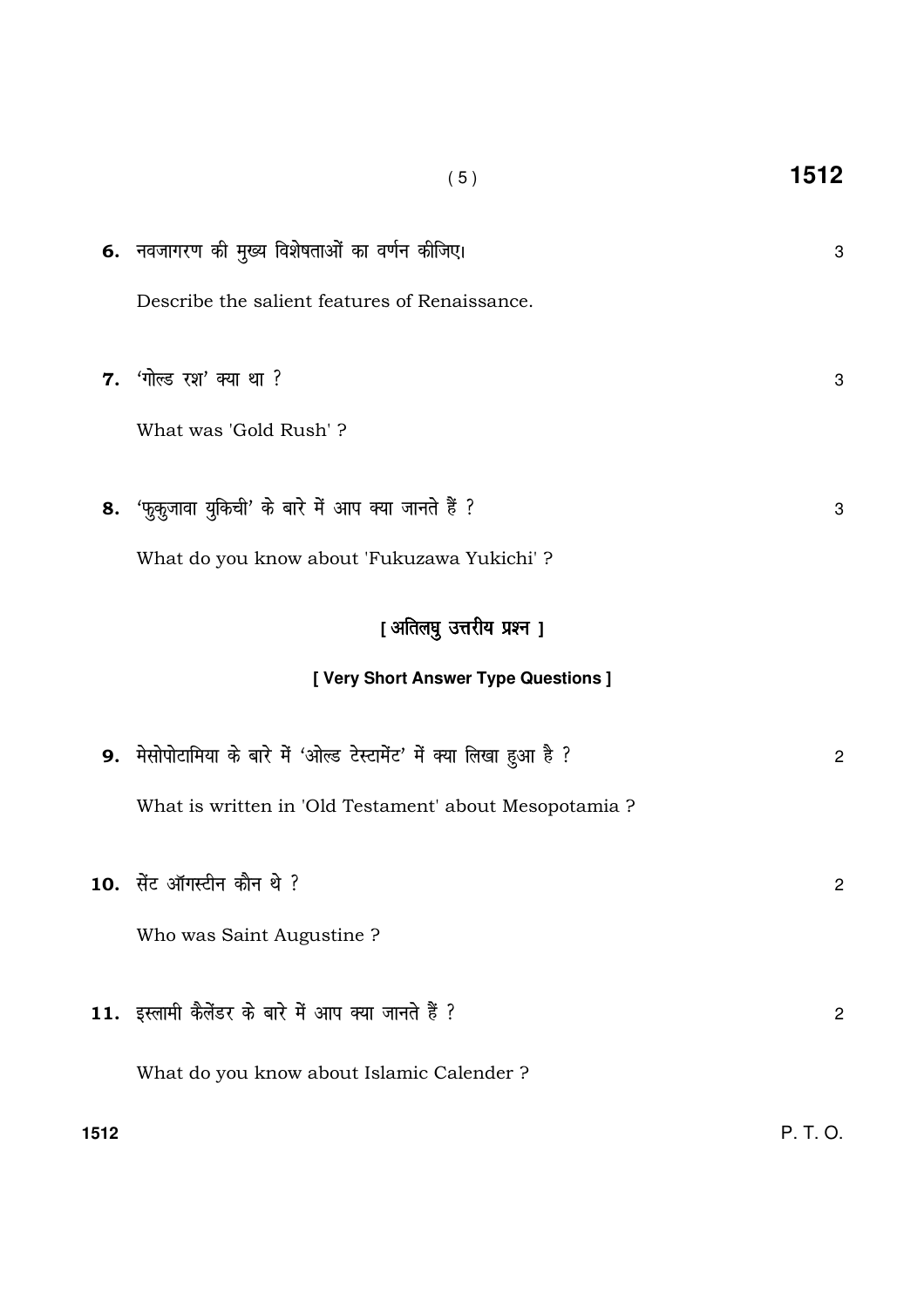| 12. आर्थिक सन्दर्भ में सामन्तवाद को समझाइए।    | $\overline{2}$ |  |  |  |
|------------------------------------------------|----------------|--|--|--|
| Describe Feudalism in economic context.        |                |  |  |  |
| 13. 'लुडिज्म आन्दोलन' क्या था ?                | $\overline{2}$ |  |  |  |
| What is 'Luddites Movement' ?                  |                |  |  |  |
| [वस्तूनिष्ठ प्रश्न ]                           |                |  |  |  |
| [ Objective Type Questions ]                   |                |  |  |  |
| एक वाक्य ⁄शब्द में उत्तर दीजिए :               |                |  |  |  |
| Give answer in one Sentence/Word:              |                |  |  |  |
| 14. सिकन्दर ने बेबीलोन को कब विजित किया था ?   | $\mathbf{1}$   |  |  |  |
| When Alexander conquered Babylone ?            |                |  |  |  |
| 15. 'मारी' के राजा किस समुदाय के थे ?          | $\mathbf{1}$   |  |  |  |
| To which community, the king of Mari belonged? |                |  |  |  |
| 16. मेसोपोटामिया नगर में 'हौज़' क्या था ?      | 1              |  |  |  |

What was 'Hauz' in Mesopotamia ?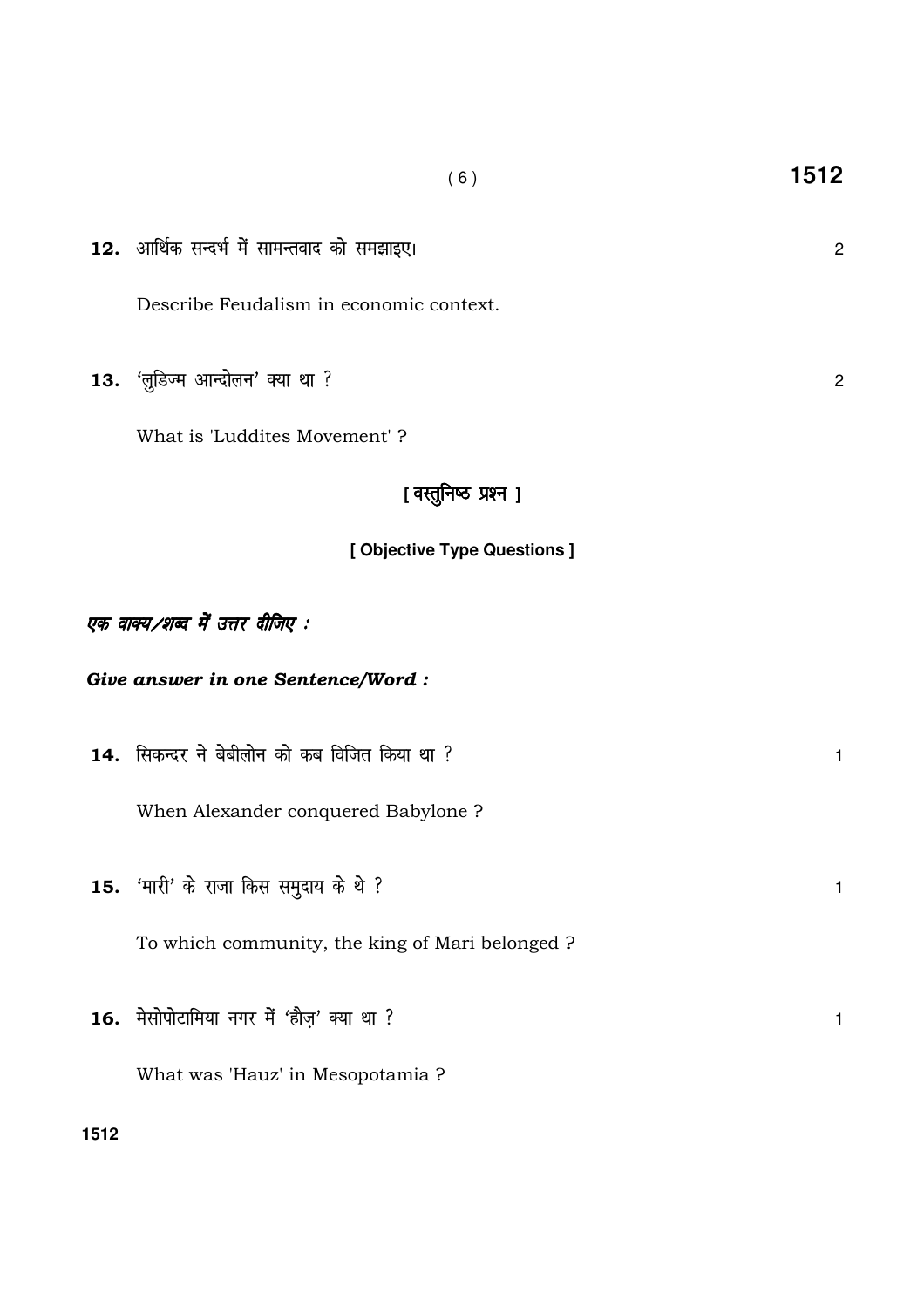|      | 17. 'स्टेल' क्या होते हैं ?                                  | 1        |
|------|--------------------------------------------------------------|----------|
|      | What are 'Stel'?                                             |          |
|      | 18. रोम के किस शासक को 'प्रिंसिपेट' कहा जाता था ?            | 1        |
|      | Which king of Rome was called as 'Principate'?               |          |
|      | 19. एक दिनारियस (दीनार) में लगभग कितने ग्राम चाँदी होती थी ? | 1        |
|      | Approximately how many grams consist of one Denarius ?       |          |
|      | 20. ड्रेसल-20 क्या था ?                                      | 1        |
|      | What was 'Dressel-20 ?                                       |          |
|      | 21. कबीले क्या होते थे ?                                     | 1        |
|      | What were Kabilas ?                                          |          |
|      | 22. प्रथम, द्वितीय और तृतीय धर्म-युद्ध कब हुए थे ?           | 1        |
|      | When first, second and third 'holy war's were held ?         |          |
|      | 23. 'शरीया' का शाब्दिक अर्थ क्या होता है ?                   | 1        |
|      | What is the literal meaning of 'Sharia' ?                    |          |
| 1512 |                                                              | P. T. O. |

 $(\,7\,)$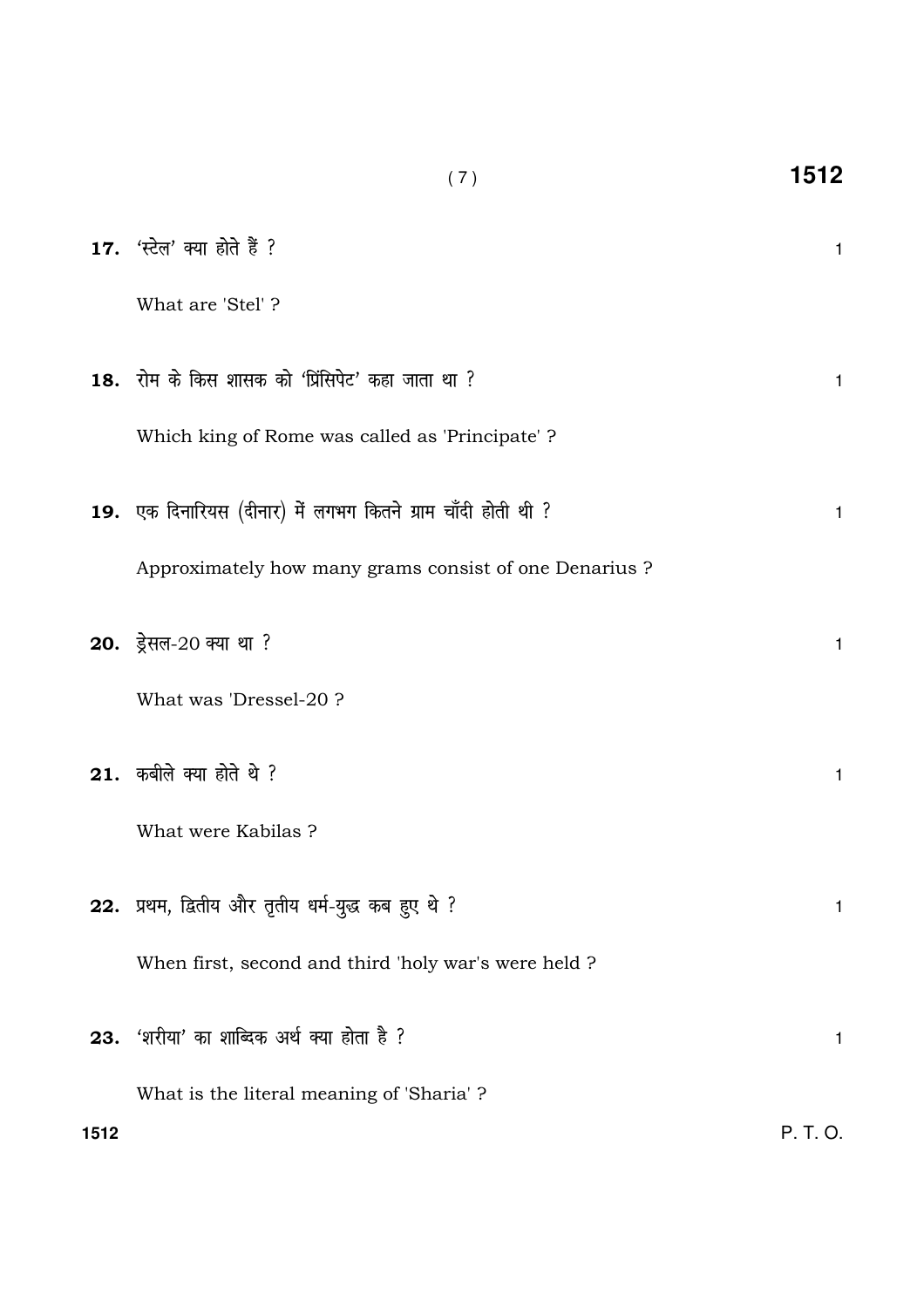| 24. सामन्तवादी व्यवस्था में 'मैनर' क्या होता था ?                                    |              |
|--------------------------------------------------------------------------------------|--------------|
|                                                                                      | $\mathbf{1}$ |
| What was 'Manor' in feudalism system?                                                |              |
| 25. 'टिथे' क्या होता था ?                                                            | $\mathbf{1}$ |
| What was 'Tithe'?                                                                    |              |
|                                                                                      |              |
| <b>26.</b> फ्रांस का 'बालक शासक' किसे कहा जाता है ?                                  | $\mathbf{1}$ |
| Who is called as 'child king' in France?                                             |              |
| 27. इंग्लैण्ड का किस राजा ने पार्लियामेंट को बिना बुलाए ग्यारह वर्षों तक शासन किया ? | $\mathbf{1}$ |
| Name the king of England who had ruled eleven years without inviting                 |              |
| Parliament.                                                                          |              |
| रिक्त स्थानों की पूर्ति कीजिए :                                                      |              |
| <b>Fill in the Blanks:</b>                                                           |              |
| 28. 'ह्यूमेनिटिज' शब्द लातिनी शब्द  से बना है।                                       | 1            |

 $(8)$ 

1512

'Humanities' word is made from Latin word ...............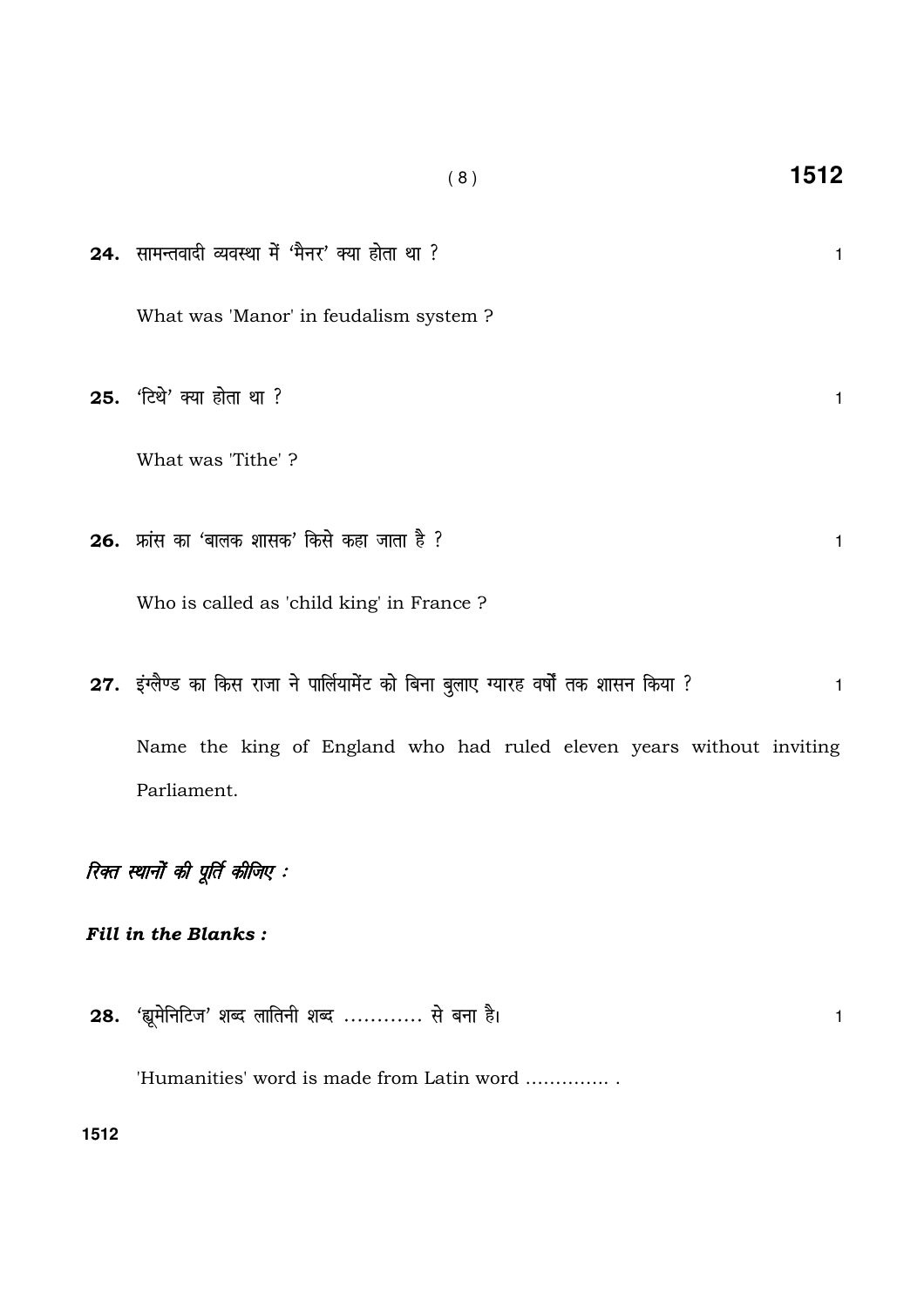29. 'फ्लोरेंस' ............ के सबसे जीवंत बौद्धिक नगर के रूप में जाना जाता था।  $\mathbf{1}$ 'Florence' was known as one of the most live intellectual city of ........... 30. बेल्जियम मूल के .......... ने सूक्ष्म-परीक्षण के लिए मनुष्य के शरीर की चीर-फाड़ की।  $\mathbf{1}$ ............ from Belgium who had dissected human body for microtest. 31. लियोनार्डो दा विन्ची की प्रसिद्ध रचना ............ है।  $\mathbf{1}$ ............ is the famous work of Leonardo da Vinci. 32. जोहानेस गुटेनबर्ग ............. के रहने वाले थे।  $\mathbf{1}$ Johannes Gutenberg belonged to ............. 33. इग्नाटियस लोयोला ने 1540 ई० में ................. नामक संस्था की स्थापना की।  $\mathbf{1}$ Ignatius Loyola founded ............. in 1540. 34. ........... ने यह घोषणा की कि पृथ्वी समेत सारे ग्रह सूर्य के चारों ओर परिक्रमा करते हैं।  $\mathbf{1}$ ........... announce that all Planets including Earth revolve round the Sun.

1512

 $(9)$ 

 $P, T, Q$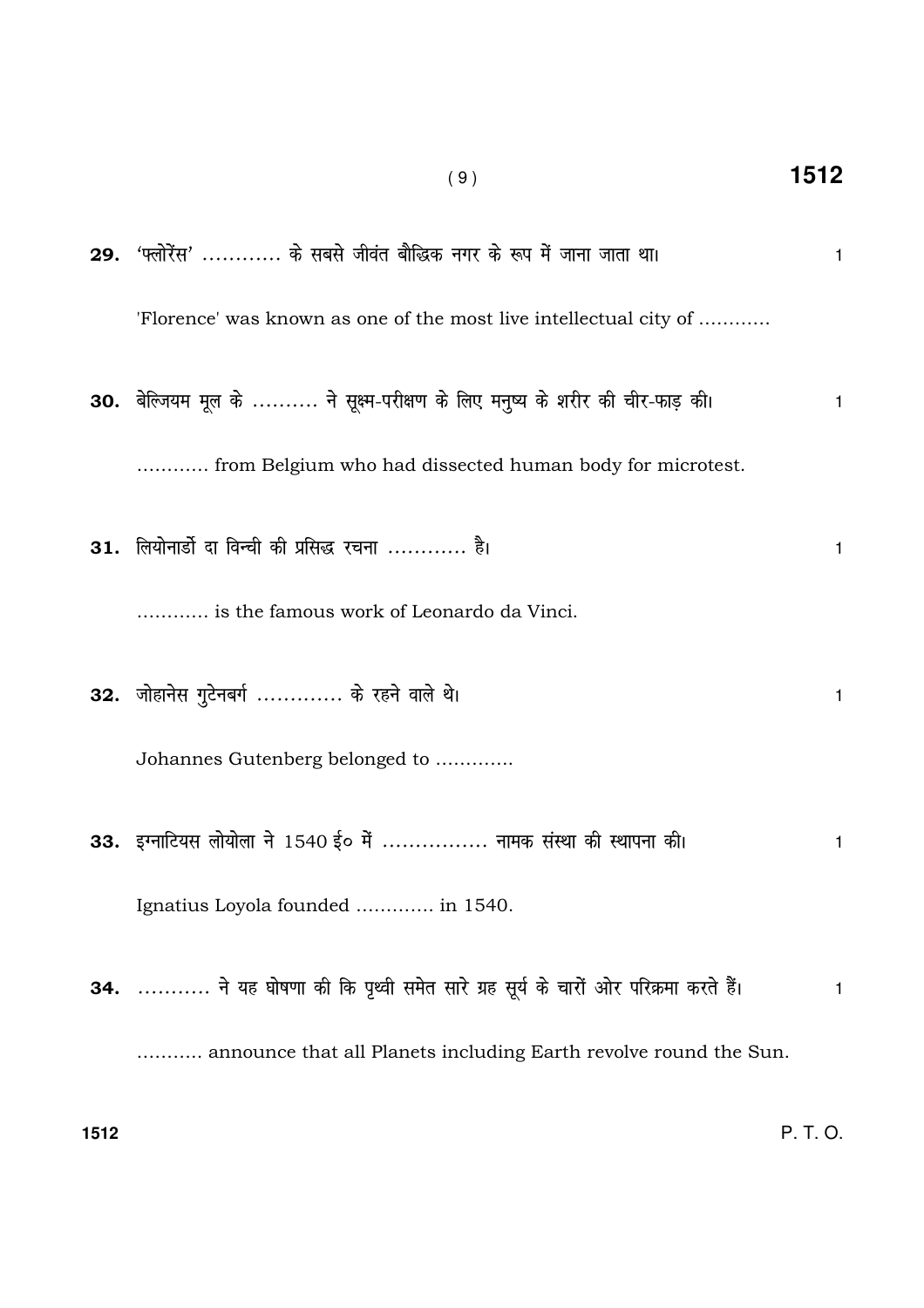| 35.  पहला देश था जिसने सर्वप्रथम आधुनिक औद्योगीकरण का अनुभव किया था।<br>1 |                                                                               |     |                          |              |  |
|---------------------------------------------------------------------------|-------------------------------------------------------------------------------|-----|--------------------------|--------------|--|
| was the first country who had experienced Modern Industrialization.       |                                                                               |     |                          |              |  |
|                                                                           | 36. 'उजड़ा गाँव' अंग्रेजी के सुप्रसिद्ध लेखक  की कविता है।                    |     |                          | 1            |  |
|                                                                           | The Deserted Village' is the Poem of a famous English writer                  |     |                          |              |  |
|                                                                           | निम्नलिखित बहुविकल्पीय प्रश्नों के <b>सही</b> विकल्प चुनिए :                  |     |                          |              |  |
|                                                                           | Choose the <b>correct</b> options of the following Multiple Choice questions: |     |                          |              |  |
|                                                                           | 37. 'म्यूल' का आविष्कार किसने किया था ?                                       |     |                          | $\mathbf{1}$ |  |
|                                                                           | (A) सैमुएल क्रॉम्प्टन                                                         | (B) | जॉन के                   |              |  |
|                                                                           | (C) जेम्स हार्प्रीव्स                                                         |     | (D) रिचर्ड आर्कराइट      |              |  |
|                                                                           | Who had invented 'Mule'?                                                      |     |                          |              |  |
| (A)                                                                       | Samuel Crompton                                                               | (B) | John Kay                 |              |  |
| (C)                                                                       | James Hargreaves                                                              | (D) | Richard Arkwright        |              |  |
|                                                                           | 38. 'सड़क-निर्माता' किसे कहा जाता है ?                                        |     |                          | $\mathbf{1}$ |  |
| (A)                                                                       | जेम्स ब्रिंडले को                                                             | (B) | जॉन के को                |              |  |
| (C)                                                                       | जॉन मेटकॉफ को                                                                 | (D) | एडमंड कार्टराइट को       |              |  |
|                                                                           | Who is known as pioneer of 'Road Builder'?                                    |     |                          |              |  |
| (A)                                                                       | James Brindley                                                                | (B) | John Kay                 |              |  |
| (C)                                                                       | John Metcalf                                                                  | (D) | <b>Edmund Cartwright</b> |              |  |

( 10 ) **1512**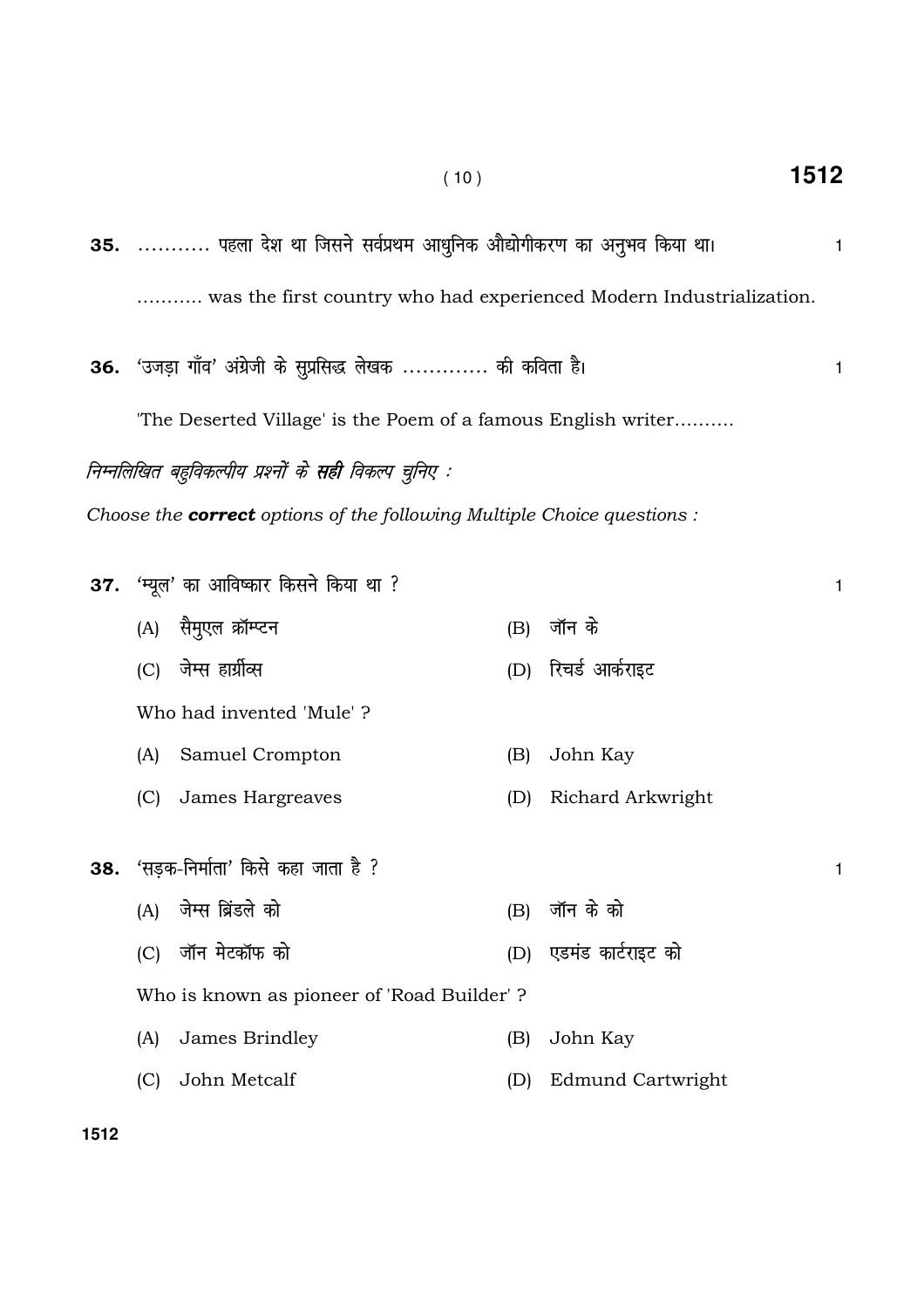|     | (11)                                       |                                                       |     |                      |   |  |
|-----|--------------------------------------------|-------------------------------------------------------|-----|----------------------|---|--|
|     |                                            | 39. ब्रिटिश संसद ने 'जुड़वा अधिनियम' कब पास किया था ? |     |                      | 1 |  |
|     | (A)                                        | 1688 ई० में                                           | (B) | $1705$ ई० में        |   |  |
|     | (C)                                        | 1733 ई० में                                           | (D) | 1795 ई० में          |   |  |
|     | When British Parliament passed 'Twin Acts? |                                                       |     |                      |   |  |
|     | (A)                                        | In 1688 AD                                            | (B) | In 1705 AD           |   |  |
|     | (C)                                        | In 1733 AD                                            | (D) | In 1795 AD           |   |  |
| 40. |                                            | 'पीटर लू नरसंहार' कब हुआ था ?                         |     |                      | 1 |  |
|     | (A)                                        | मार्च 1793 में                                        |     | (B) जून 1807 में     |   |  |
|     | (C)                                        | अगस्त 1819 में                                        |     | (D) दिसम्बर 1830 में |   |  |
|     |                                            | When 'Peterloo Massacre' took Place ?                 |     |                      |   |  |
|     | (A)                                        | March 1793                                            | (B) | June 1807            |   |  |
|     | (C)                                        | August 1819                                           | (D) | December 1830        |   |  |
|     |                                            | 41. 'स्फटिक प्रासाद' कहाँ स्थित है ?                  |     |                      | 1 |  |
|     | (A)                                        | लंदन में                                              | (B) | पेरिस में            |   |  |
|     | (C)                                        | मास्को में                                            | (D) | सिडनी में            |   |  |
|     |                                            | Where is 'Crystal Palace' located ?                   |     |                      |   |  |
|     | (A)                                        | London                                                | (B) | Paris                |   |  |
|     | (C)                                        | Mascow                                                | (D) | Sydney               |   |  |
|     |                                            |                                                       |     |                      |   |  |

**1512** P. T. O.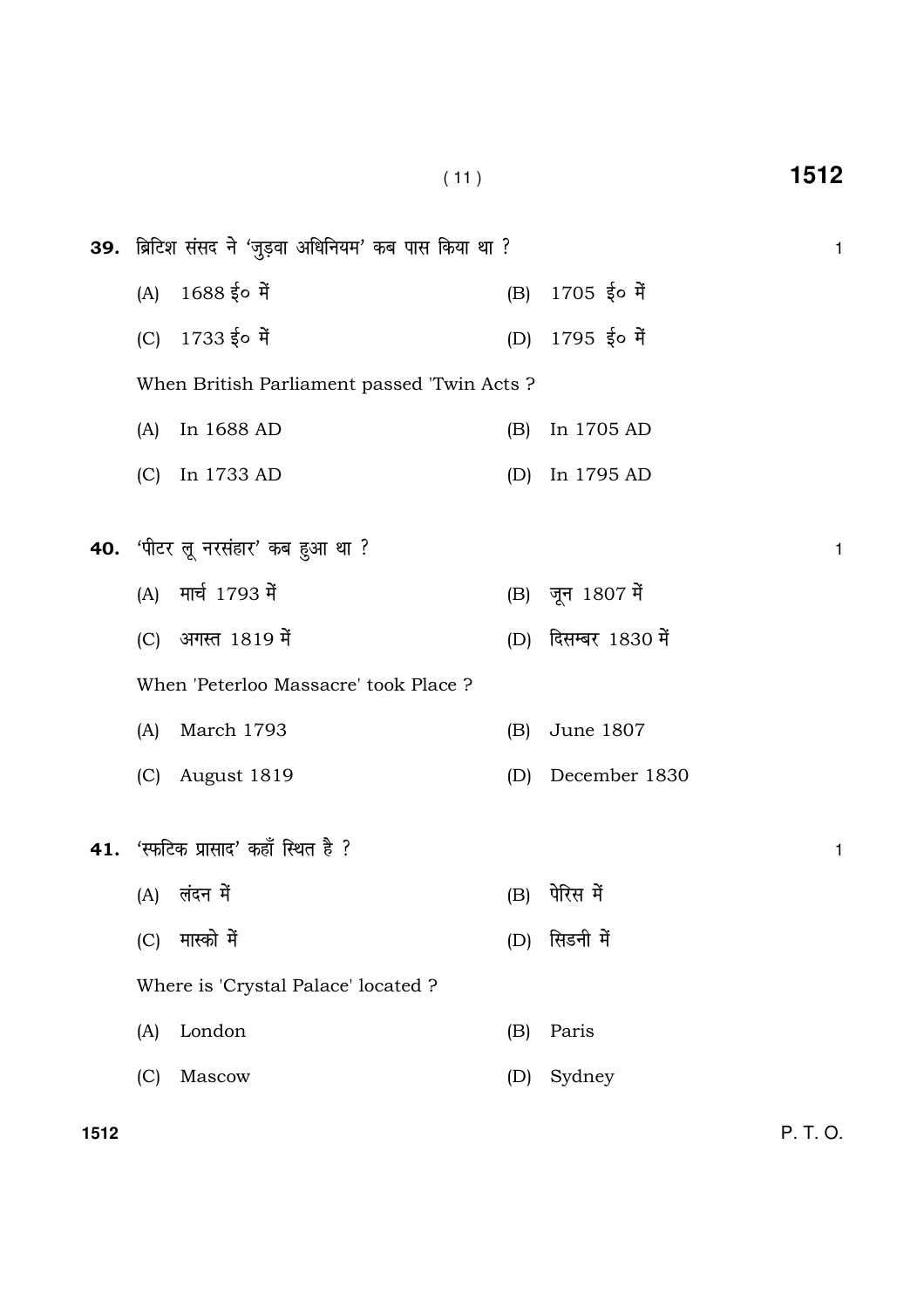|     | (12)                                       |                                                         |     |             | 1512 |
|-----|--------------------------------------------|---------------------------------------------------------|-----|-------------|------|
|     |                                            | 42. 'कनाडा-इंडियन्स ऐक्ट' कब पास हुआ था ?               |     |             | 1    |
|     | (A)                                        | $1717$ ई० में                                           | (B) | 1749 ई० में |      |
|     | (C)                                        | $1856$ ई० में                                           | (D) | 1876 ई० में |      |
|     |                                            | When 'Canada-Indians Act' was passed ?                  |     |             |      |
|     | (A)                                        | In 1717 AD                                              | (B) | In 1749 AD  |      |
|     | (C)                                        | In 1856 AD                                              | (D) | In 1876 AD  |      |
| 43. |                                            | महान् दार्शनिक कार्ल मार्क्स किस देश के रहने वाले थे ?  |     |             | 1    |
|     | (A)                                        | फ्रांस के                                               | (B) | रूस के      |      |
|     | (C)                                        | जापान के                                                | (D) | जर्मनी के   |      |
|     |                                            | Great Philosopher Carl Marx belonged to which country ? |     |             |      |
|     | (A)                                        | France                                                  | (B) | Russia      |      |
|     | (C)                                        | Japan                                                   | (D) | Germany     |      |
| 44. | ऑस्ट्रेलिया की राजधानी कैनबरा कब बनाई गई ? |                                                         |     |             | 1    |
|     | (A)                                        | 1880 में                                                | (B) | 1899 में    |      |
|     | (C)                                        | 1903 में                                                | (D) | 1911 में    |      |
|     |                                            | When Canberra became the Capital of Australia?          |     |             |      |
|     | (A)                                        | In 1880                                                 | (B) | In 1899     |      |
|     | (C)                                        | In 1903                                                 | (D) | In 1911     |      |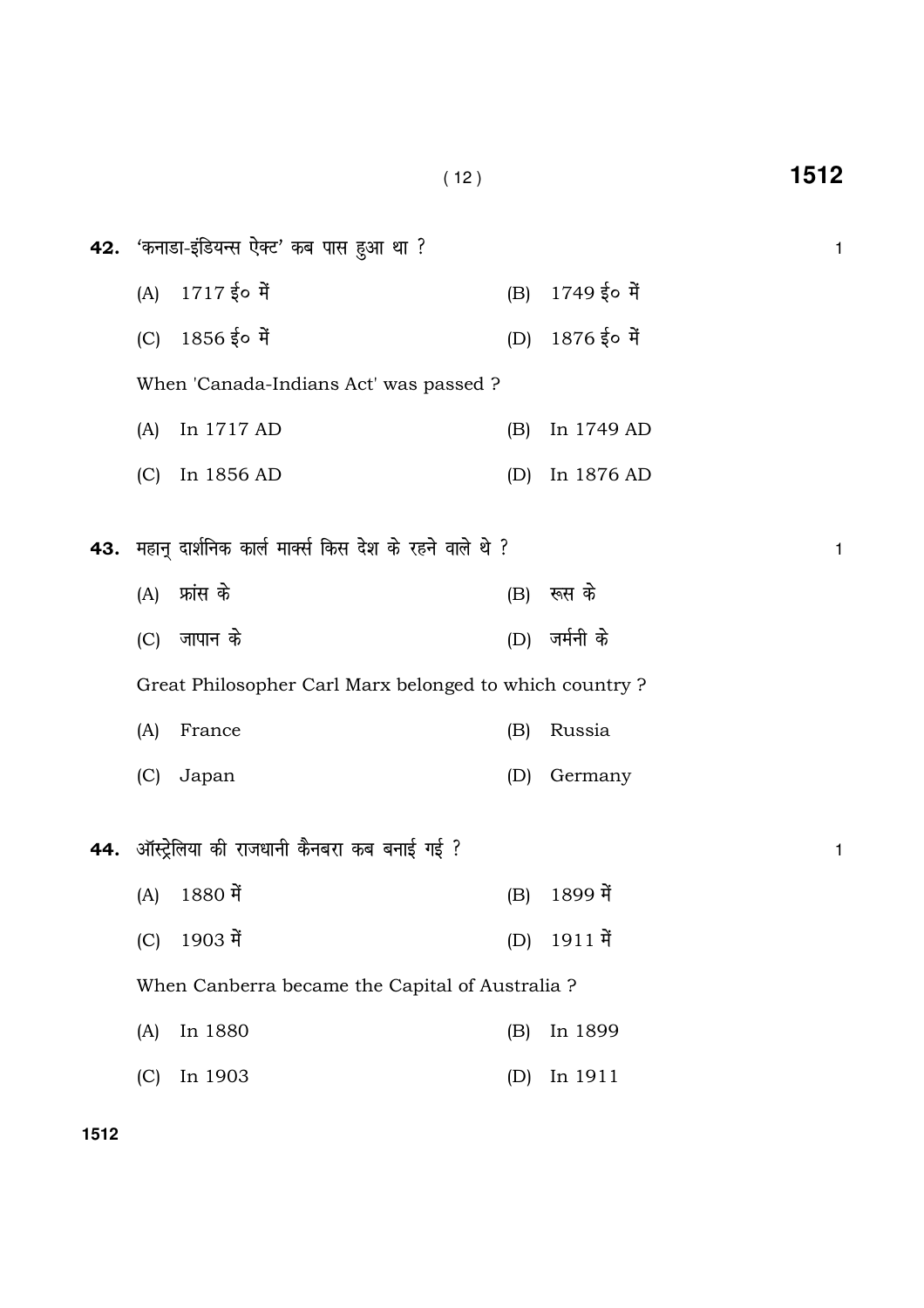| 45. ऑस्ट्रेलिया में 'राष्ट्रीय क्षमायाचना दिवस' कब मनाया जाता है ? |                                                 |     |              |   |  |
|--------------------------------------------------------------------|-------------------------------------------------|-----|--------------|---|--|
| (A)                                                                | 5 मार्च को                                      |     | (B) 26 मई को |   |  |
| (C)                                                                | 20 अगस्त को                                     | (D) | 19 नवम्बर को |   |  |
| When 'A National Sorry Day' is celebrated in Australia?            |                                                 |     |              |   |  |
| (A)                                                                | 5 March                                         | (B) | 26 May       |   |  |
| (C)                                                                | 20 August                                       | (D) | 19 November  |   |  |
|                                                                    | 46. 'आयरलैण्ड' किस देश का उपनिवेश था ?          |     |              | 1 |  |
| (A)                                                                | अमेरिका                                         | (B) | फ्रांस       |   |  |
|                                                                    | (C) इंग्लैण्ड                                   | (D) | जर्मनी       |   |  |
| 'Ireland' was the Colony of which country?                         |                                                 |     |              |   |  |
| (A)                                                                | America                                         | (B) | France       |   |  |
| (C)                                                                | England                                         | (D) | Germany      |   |  |
|                                                                    | 47. 'एंड्रिउ जैक्सन' किस देश के राष्ट्रपति थे ? |     |              | 1 |  |
| (A)                                                                | चीन                                             | (B) | जापान        |   |  |
| (C)                                                                | फ्रांस                                          | (D) | अमेरिका      |   |  |
| 'Andrew Jackson' was the President of which Country?               |                                                 |     |              |   |  |
| (A)                                                                | China                                           | (B) | Japan        |   |  |
| (C)                                                                | France                                          | (D) | America      |   |  |
|                                                                    |                                                 |     |              |   |  |

( 13 ) **1512**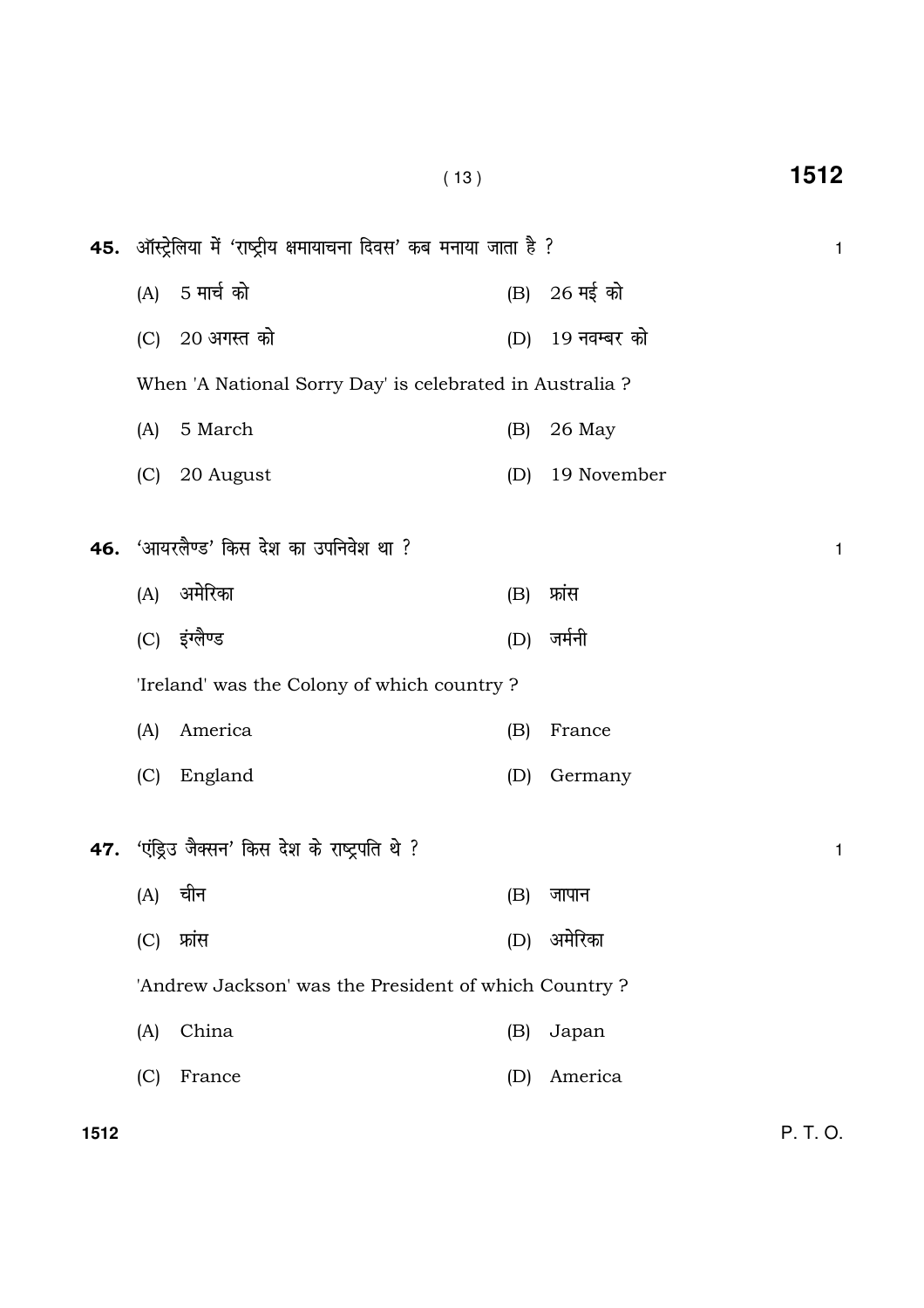| 48. | 'नाइतो कोनन' किस देश के रहने वाले थे ?       |                                             |     |             |   |
|-----|----------------------------------------------|---------------------------------------------|-----|-------------|---|
|     | (A)                                          | चीन                                         | (B) | जापान       |   |
|     | (C)                                          | कनाडा                                       | (D) | ऑस्ट्रेलिया |   |
|     |                                              | 'Naito Konan' belonged to which Country?    |     |             |   |
|     | (A)                                          | China                                       | (B) | Japan       |   |
|     | (C)                                          | Canada                                      | (D) | Australia   |   |
|     |                                              |                                             |     |             |   |
| 49. |                                              | 'एदो' किस शहर का पुराना नाम है ?            |     |             | 1 |
|     | (A)                                          | पेरिस                                       | (B) | टोकियो      |   |
|     | (C)                                          | सिडनी                                       | (D) | लंदन        |   |
|     |                                              | 'Edo' is the old name of which City?        |     |             |   |
|     | (A)                                          | Paris                                       | (B) | Tokyo       |   |
|     | (C)                                          | Sydney                                      | (D) | London      |   |
|     |                                              | 50. जापान की पहली रेल लाइन कब बिछाई गई थी ? |     |             | 1 |
|     | (A)                                          | 1707-09                                     | (B) | 1763-65     |   |
|     | (C)                                          | 1830-32                                     | (D) | 1870-72     |   |
|     | When first Railway Track was laid in Japan ? |                                             |     |             |   |
|     | (A)                                          | 1707-09                                     | (B) | 1763-65     |   |
|     | (C)                                          | 1830-32                                     | (D) | 1870-72     |   |

( 14 ) **1512**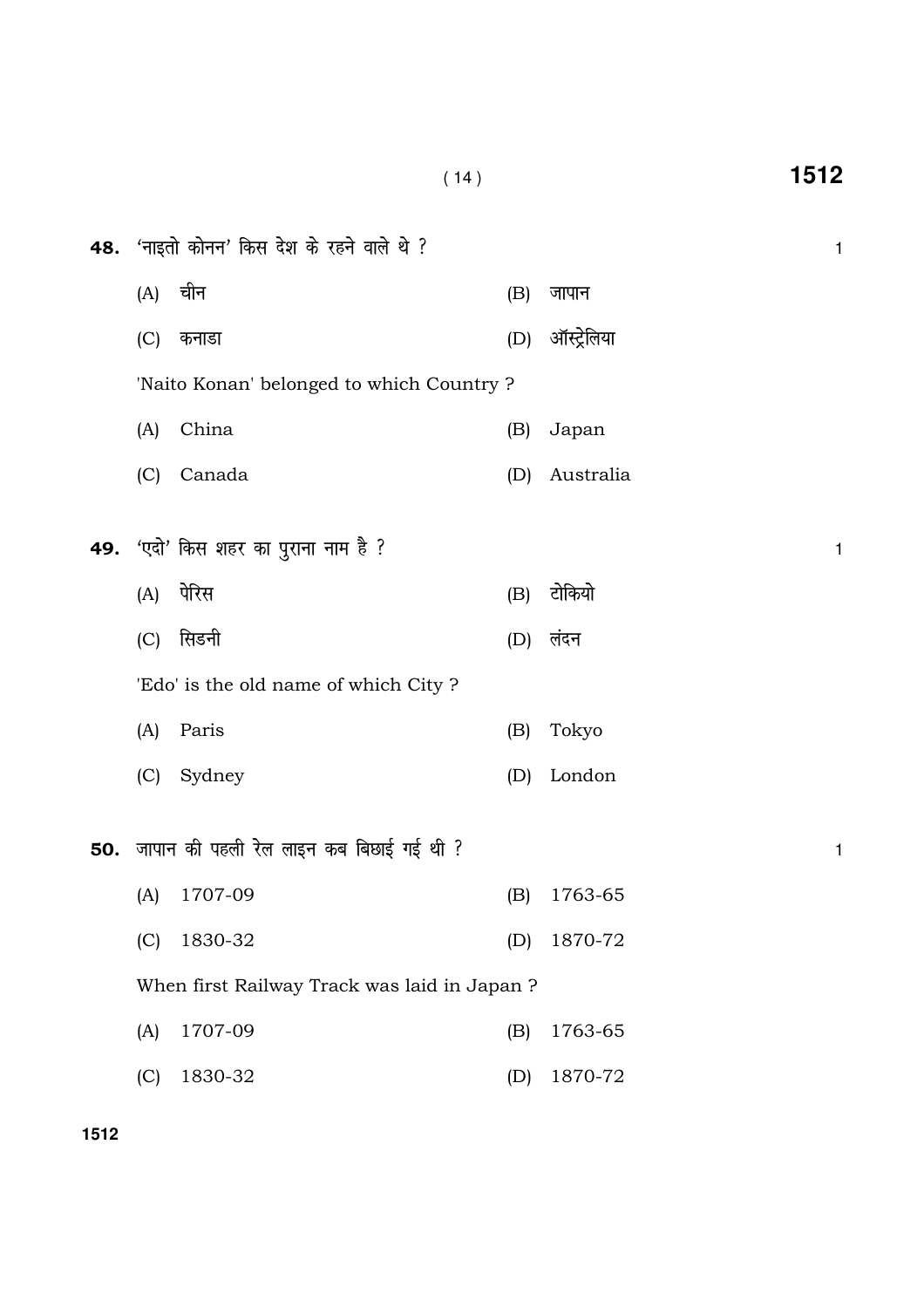(A) कांग यूवेई (B) लियांग किचाउ

(A) 1803-05 (B) 1839-42

(C) 1856-59 (D) 1876-79

(C) lu ;kr-l su (D) fp;k ax dkbZ jksd

Who is known as the founder of Modern China ?

- (A) Kang Youwei (B) Liang Qichao
- (C) Sanyat-sen (D) Chiang Kaishek

**1512** P. T. O.

51. 'प्रथम अफीम युद्ध' कब लड़ा गया था ?